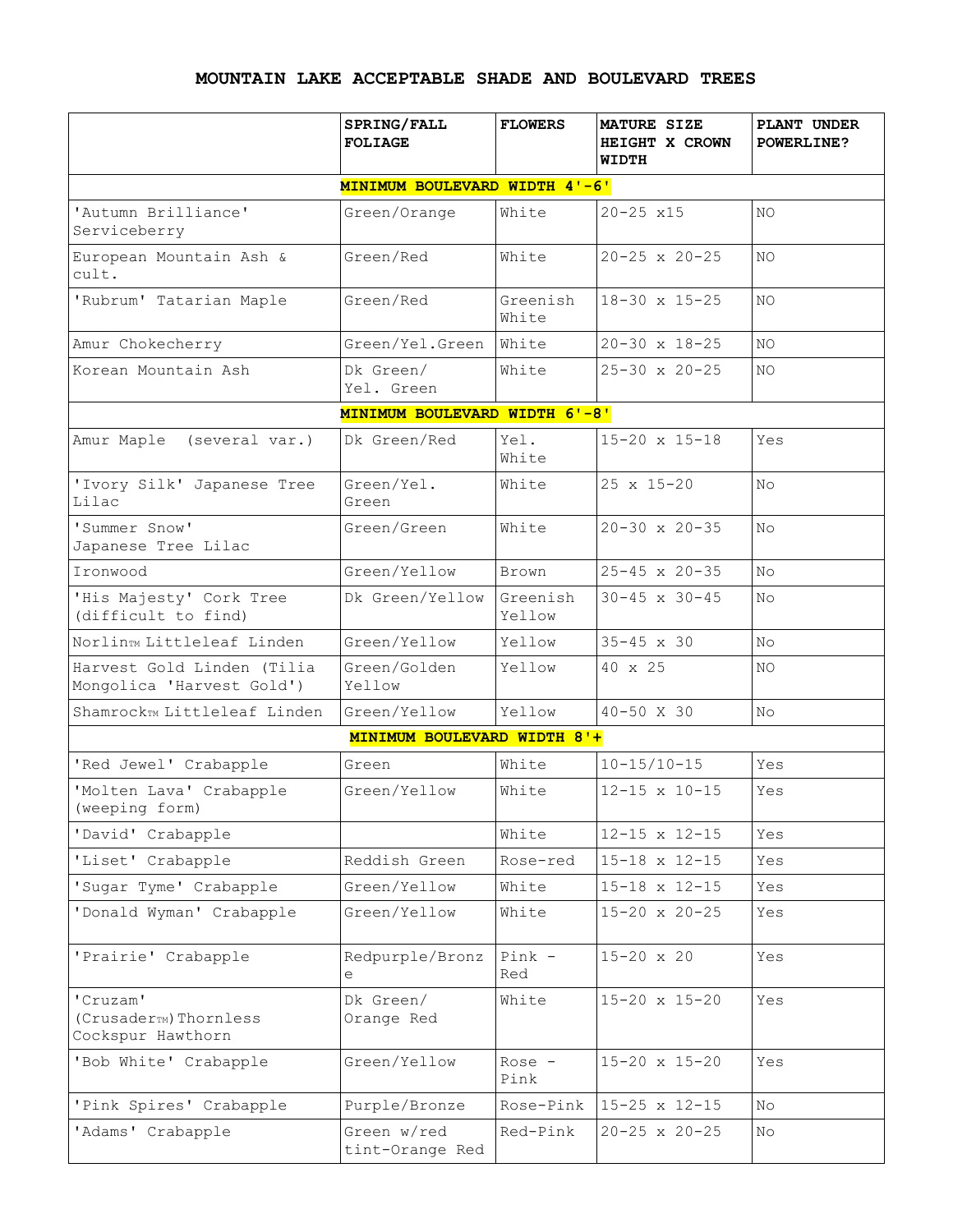## **MOUNTAIN LAKE ACCEPTABLE SHADE AND BOULEVARD TREES**

| CelebrationTM Freeman Maple               | Green/Yellow                                        | Red               | 45 x 20-25               | No  |
|-------------------------------------------|-----------------------------------------------------|-------------------|--------------------------|-----|
| 'Autumn Gold' Gingko                      | Green/Yellow                                        | Green             | $25 - 50 \times 25 - 35$ | No  |
| 'Goldspire' Sugar Maple                   | Green/Yellow                                        | Green             | $40 - 50 \times 12 - 15$ | No  |
| Skyline ('Skycole')<br>Honeylocust        | Dk Green/Yellow                                     | Green             | $50 \times 30 - 35$      | No. |
| Autumn Blaze TM Freeman Maple             | Green/Orange                                        | Red               | $40 - 60 \times 40$      | No  |
| 'Green Mountain' Sugar Maple              | Green/Orange                                        | Yellow            | $50 - 60 \times 40 - 50$ | No  |
| 'Seneca Chief' Sugar Maple                | Green/<br>Yellow Orange                             | Yellow<br>Green   | $50 - 60 \times 30 - 40$ | No  |
| 'Sweet Shadow' Sugar Maple                | Green/<br>Yellow Orange                             | Yellow<br>Green   | $50 - 60 \times 30 - 40$ | No  |
| Emerald Lustre ('Pond')<br>Norway Maple   | Green w/red<br>tinge/Yellow                         | Green             | $50 - 60 \times 45 - 55$ | No  |
| 'Emerald Queen' Norway Maple Green/Yellow |                                                     | Green             | $50 - 60 - x 40 - 50$    | No  |
| Common Thornless Honeylocust Green/Yellow |                                                     | Green             | $50 - 65$ x $40 - 65$    | No  |
| 'Princeton Sentry' Ginkgo                 | Green/Yellow                                        | Green             | $50 - 65 \times 15 - 30$ | No. |
| 'Espresso' Kentucky<br>Coffeetree         | Blue Green/<br>Yellow                               | Greenish<br>White | $50 - 70 \times 30 - 50$ | No  |
| 'Stately Manor' Kentucky<br>Coffeetree    | Blue Green/<br>Yellow                               | Greenish<br>White | $50 - 70 \times 30 - 50$ | No  |
| 'Fastigiata' Ginkgo                       | Green/Yellow                                        | Green             | $50 - 75 \times 12 - 15$ | No  |
| Common Hackberry                          | Green/Yellow                                        | Green             | $50 - 75 \times 35 - 50$ | No. |
|                                           |                                                     |                   |                          |     |
| Bur Oak                                   | Green/Brown                                         | Yellow            | $50 - 80 \times 40 - 80$ | No. |
|                                           | YARDS & PARKS-All of the above, plus the following: |                   |                          |     |
| Princess Kay Plum                         | Green/<br>Red-Purple                                | White             | $10 - 12 \times 8 - 10$  | Yes |
| Pagoda Dogwood                            | Green/Maroon                                        | White             | $12 - 15 \times 10 - 12$ | Yes |
| 'Toba' Hawthorn                           | Green/Green                                         | White<br>Pink     | $12 - 15 \times 12$      | Yes |
| Thornless Cockspur Hawthorn               | Green/Orange                                        | White             | $15 - 18 \times 20 - 25$ | Yes |
| 'Crimson Cloud' Hawthorn                  | Green/Green                                         | Red/<br>White     | $20 - 25 \times 15 - 25$ | No  |
| 'Autumn Splendor' Ohio<br>Buckeye         | Green/Orange                                        | Yellow            | $25 - 35 \times 20 - 35$ | No  |
| Laurelleaf Willow                         | Green/Yel.<br>Green                                 | Yellow            | $25 - 40 \times 25 - 35$ | Νo  |
| Whitespire Japanese White<br>Birch        | Green/Yellow                                        | Yellow            | $30 - 40 \times 20 - 25$ | No  |
| Black Hills Spruce                        | Green/Green                                         | Brown             | $30 - 50 \times 20 - 30$ | No  |
| River Birch                               | Green/Yellow                                        | Yellow            | $35 - 50 \times 25 - 40$ | No. |
| 'Legend 'American Linden                  | Green/Yellow                                        | Yellow            | $40 - 60 \times 30 - 45$ | No. |
| Kentucky Coffeetree                       | Blue Green/Yel.                                     | Yellow            | $50 - 70 \times 30 - 50$ | No. |